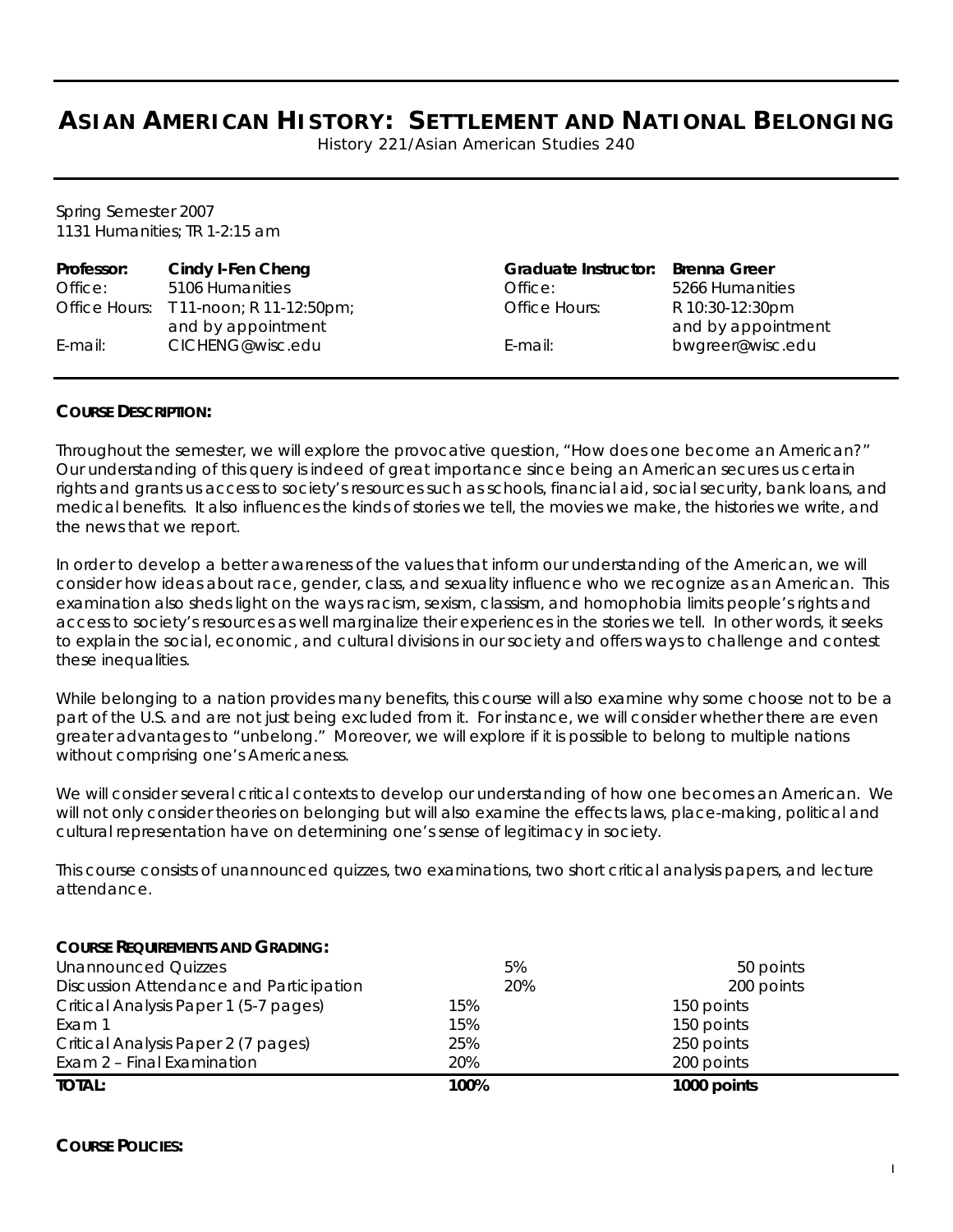Attendance: Regular and prompt attendance, active participation, and mature attentiveness during lecture meetings are mandatory. The professor will not distribute lecture notes via e-mail for students who miss lecture nor will lecture notes be posted on the course webpage. There are no excused absences for lecture.

Readings: Students are expected to complete each week's required readings before that Tuesday's lecture. You need to bring your books, readers, and lecture notes to each discussion section.

Discussion Sections: You will fail the course even if you do all the written work but *do not* attend weekly discussion sections. Your discussion leader has full authority to assign homework, administer quizzes, and require drafts of papers. She will provide you with additional guidelines and policies for the discussion section.

Quizzes, Writing Assignments, and Examinations: There will be unannounced quizzes on course materials in lecture. Quizzes will always be administered during the first ten to fifteen minutes of class. There will be no make-up quizzes given, without exception. Assignments are always due during the first ten minutes of lecture. Any assignment received after the first ten minutes of lecture on the due date is considered late and will not be evaluated or credited. No late work will be accepted, without exception. E-mailed submissions of papers are not permitted and will not be credited or graded, without exception. Exam 1 and Final Exam 2 will be given according to the schedule indicated in the course syllabus and according to university schedule, without exception. No incompletes will be granted for the course except in cases of personal emergencies, subject to the prompt notification of the professor, valid documentation of the particular emergency, and the discretion of the professor. Students are responsible for retaining a copy of all exams, quizzes, and assignments.

Honesty: Please read the university policy on plagiarism. All information borrowed from print sources or the internet must be clearly identified and properly credited. Any instance of plagiarism or cheating on exams, quizzes, and written assignments will result in an "F" grade for the assignment and the course.

Abilities: Any student who feels that he or she may need special accommodation due to a disability should contact me privately. Please also contact the Mcburney Disability Resource Center (http://www.mcburney.wisc.edu/) at 608-263-2741 (phone); 263-6393 (TTY); 263-2998 (FAX); FrontDesk@mcb.wisc.edu to ensure that accommodations are implemented in a timely fashion.

Ground Rules: This course is open to a variety of ways of interpreting history and culture and students are encouraged to share their questions and ideas in lecture and discussion sections. Since there will be differences and disagreements, students are expected to show respect to the comments and positions of fellow students, the graduate instructor, as well as the professor.

Each student is warmly encouraged to meet with the professor and the graduate instructor during office hours and by appointment.

# **REQUIRED TEXTS:**

• COURSE READER is available for purchase at Bob's Copy Shop located at 616 University Ave; For hours and contact info visit their website: **www.bobscopyshop.com**.

A copy of the COURSE READER is available on reserve at the College Library.

# **FILMS:**

- Who Killed Vincent Chin
- History and Memory
- aka Don Bonus
- Fall of the I-Hotel
- Sa-I-Gu
- Slaying the Dragon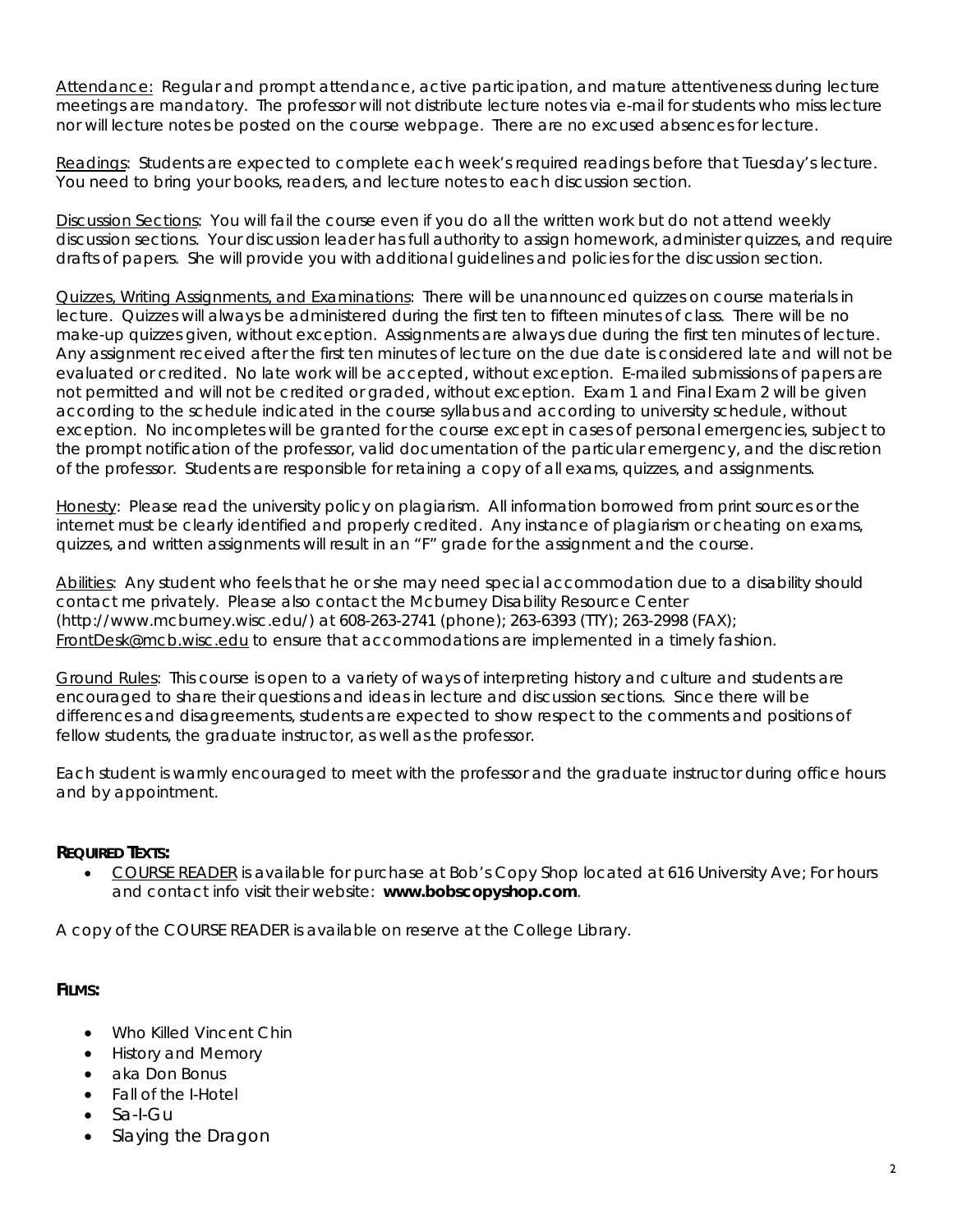- Forbidden City, USA
- Grace Lee Project
- Various film and music clips

# **COURSE SCHEDULE:**

| WEEK 1:                     |              | Introduction; Unpacking "Identities |
|-----------------------------|--------------|-------------------------------------|
| T<br>$\mathsf{R}$           | 1.23<br>1.25 |                                     |
| WEEK 2:                     |              | <b>Theories on Belonging</b>        |
| $\mathsf T$<br>$\mathsf{R}$ | 1.30<br>2.1  |                                     |

Readings:

- "Together of Apart? Some Competing Views" in *Racial and Ethnic Relations in America*, 20-40.
- Eileen H. Tamura, "Americanization Fever" in *Americanization, Acculturation, and Ethnic Identity*, 45-69.

| WEEK 3: | <b>Legal Definitions of Citizenship</b> |
|---------|-----------------------------------------|
|         |                                         |

T 2.6 Film: Who Killed Vincent Chin

R 2.8

Readings:

- Devon W. Carbado, "Racial Naturalization" *American Quarterly* 57:3 (2005):633-658.
- Siobhan B. Somerville, "Notes toward a Queer History of Naturalization" *American Quarterly* 57:3 (2005):659-675.
- Gretchen Ritter, "Gender and Citizenship after the Nineteenth Amendment" *Polity* 32:3 (200):345-375.

| WEEK 4: | <b>Legal Definitions of Citizenship</b> |
|---------|-----------------------------------------|
|---------|-----------------------------------------|

T 2.13

R 2.15

Readings:

- United States v Bhagat Singh Thind, 1922.
- Elizabeth Hull, "Naturalization and Denaturalization" in *Asian Americans and the Supreme Court*, 403- 424.
- Hyung-chan Kim, "American Naturalization and Immigration Policy: Asian American Perspective" in *Asian Americans and Congress*, 1-11.
- Neil Gotanda, "Towards Repeal of Asian Exclusion" in *Asian Americans and Congress*, 309-328.

# **WEEK 5: Legal Definitions of Citizenship and Japanese American Internment**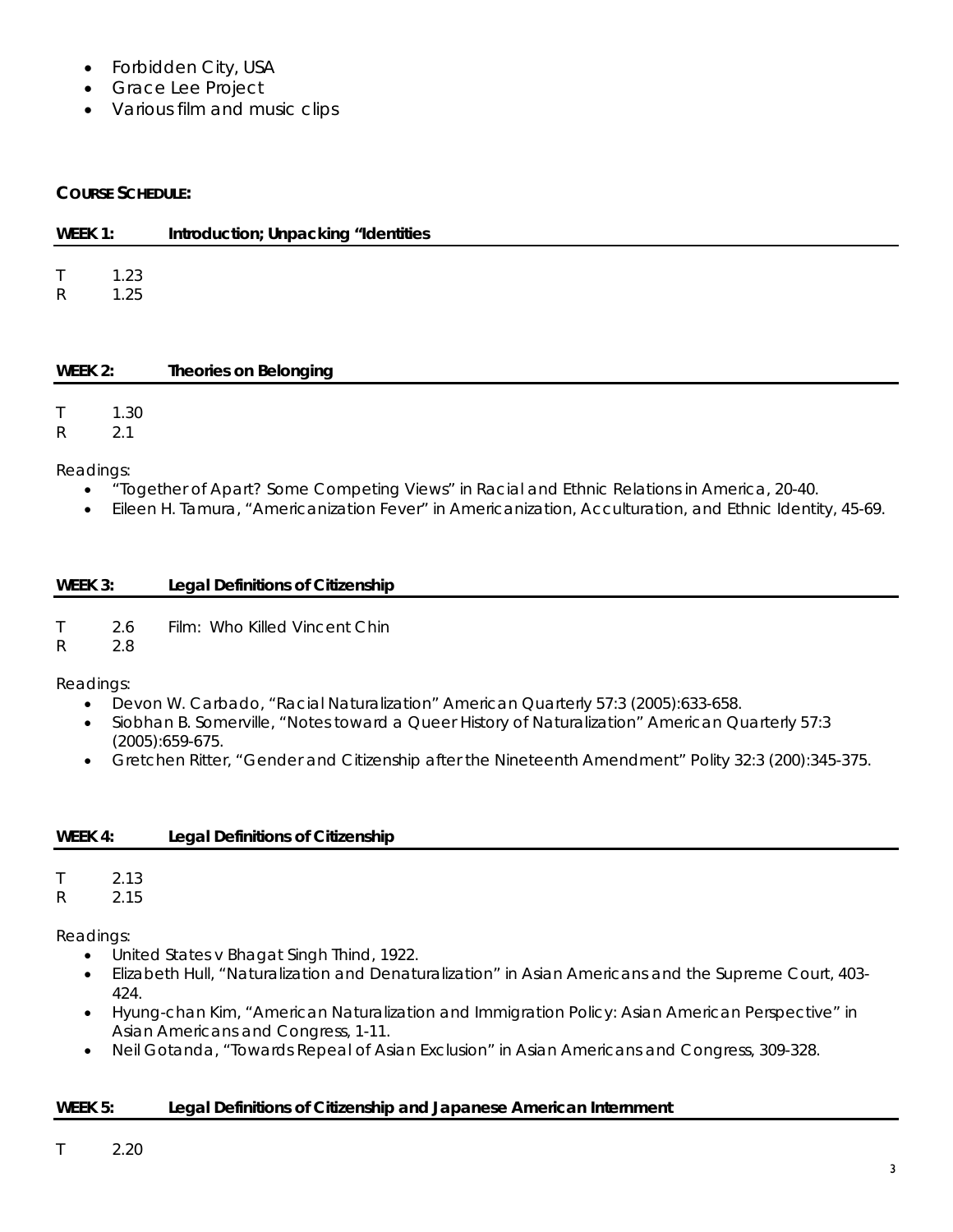Readings:

- Ronald Takaki, "The Myth of 'Military Necessity for Japanese-American Internment" in *Strangers From A Different Shore*, 379-405.
- Mae Ngai, "The WW II Internment of Japanese Americans and the Citizenship Renunciation Cases" in *Impossible Subjects*, 175-201.

# WEEK 6: Race and Place

# T 2.27 **CRITICAL ANALYSIS PAPER #1 DUE;** Film: aka Don Bonus

R 3.2

Readings:

- Kay J. Anderson, "The Idea of Chinatown" *Annals of the Association of American Geographers* 77:4 (1987):580-598.
- Nayan Shah, Contagious Divides, 1-103.

# **WEEK 7: Race and Place: Chinatown**

T 3.6

R 3.8

Readings:

- "Hells Half Acre," *Los Angeles Times*, 14 April 1882; "America's Chinese" in *Life Magazine*, 8 January 1951; "Chinatown Changing as Suburbs Call Residents," *Los Angeles Times*, 26 October 1959.
- Timothy Fong, The First Suburban Chinatown, 15-72.

# **WEEK 8: Race and Place: Ethnic Enclaves**

T 3.13 Exam One

R 3.15

Readings:

- Steve Gold, "Chinese-Vietnamese Entrepreneurs in California" in *The New Asian immigration in Los Angeles and Global Restructuring*, 196-226.
- Michelle deGuzman Magalong, "The Search for 'P-town'" *Critical Planning* (Summer 2003):5-18.
- Little Tokyo Anti-Eviction Task Force, "Redevelopment in Los Angeles' Little Tokyo" in *Counterpoint*, 327- 333.

# **WEEK 9: Race and Place: Watts, Koreatown, and South Central**

T 3.20 Film: Fall of the I-Hotel

R 3.22

Readings:

- Martin F. Manalansan IV, " 'Out There' " in *Global Divas*, 62-88.
- Andrea Louie, "Identities Fixed in Places" in *Chineseness Across Borders,* 39-65.
- Aihwa Ong, "The Pacific Shuttle" in *Flexible Citizenship*, 110-136.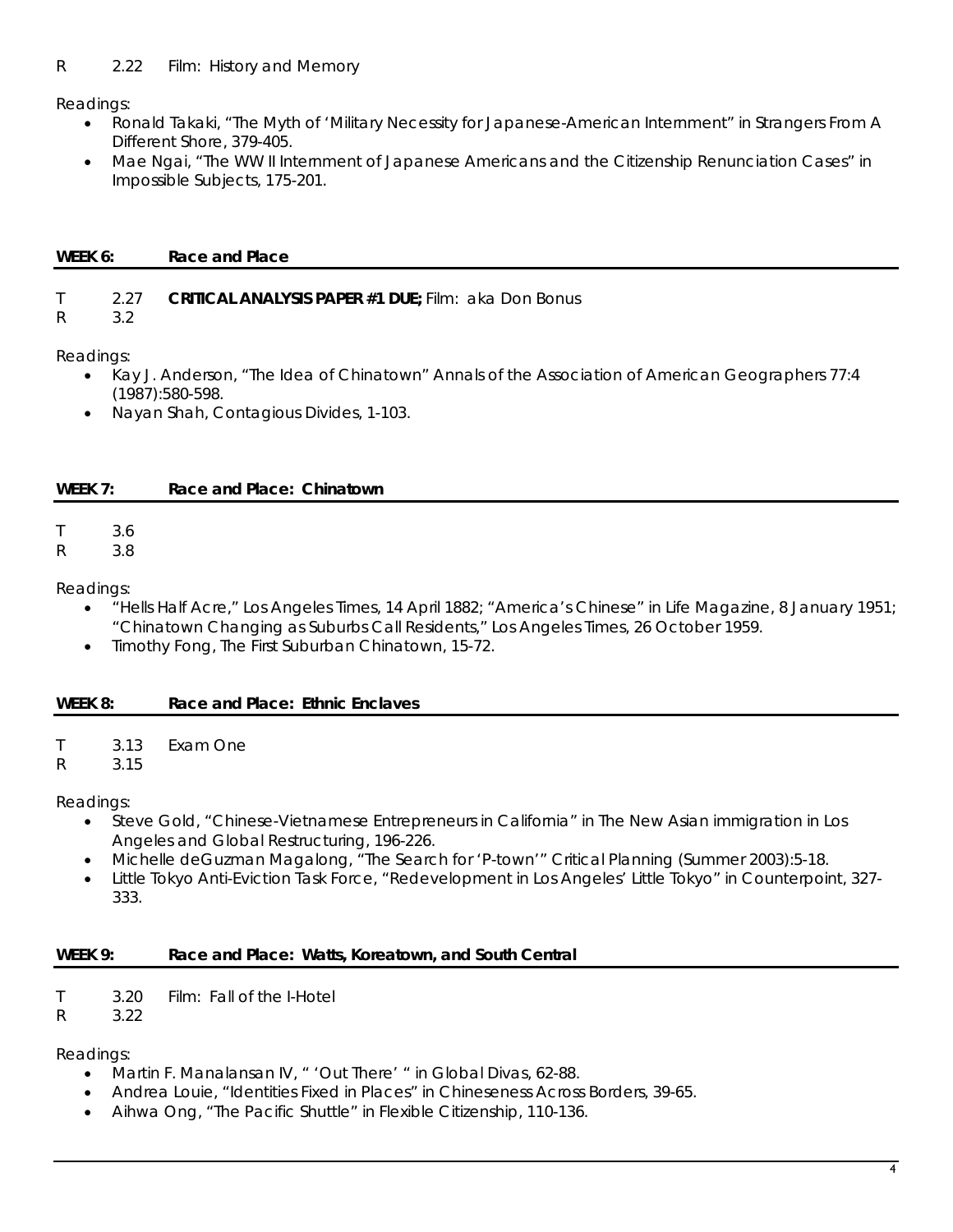T 3.27

R 3.29 Film: Sa-I-Gu

# Readings:

- Staff of the Los Angeles Times, *Understanding the Riots*, 6-65.
- Melvin L. Oliver, James Johnson, and Walter Farrell, "Anatomy of a Rebellion" in *Reading Rodney King*, 117-141.
- Sumi Cho, "Korean Americans vs. African Americans" in *Reading Rodney King*, 196-211.
- Paul Ong, Kye Young Park, and Yasmin Tong, "The Korean-Black Conflict and the State" in *The New Asian Immigration in Los Angeles and Global Restructuring*, 264-194.

#### **WEEK 11: Spring Break**

- T 4.3 No Lecture Meeting
- R 4.6 No Lecture Meeting

# **WEEK 12: Institutional Belonging**

T 4.10

R 4.12

#### Readings:

- Mary Dudziak, *Cold War Civil Rights,* 3-46.
- Various newspaper and magazine clippings.
- Glenn Omatsu, "The 'Four Prisons' and the Movements of Liberation" in *The State of Asian America*, 19- 69.

# **WEEK 13: Institutional Belonging**

# T 4.17 **CRITICAL ANALYSIS PAPER #2 – PART I DUE**

R 4.19

# Readings:

- Mike Murase, "Ethnic Studies and Higher Education for Asian Americans" in *Counterpoint*, 205-223.
- Karen Umemoto, "'On Strike!'" in *Contemporary Asian America*, 49-79.
- Ye Le Espiritu, *Asian American Panethnicity*, 19-81.
- Leland Saito and John Horton, "The New Chinese Immigration and the Rise of Asian American Politics in Monterey Park, California" in *The New Asian Immigration in Los Angeles and Global Restructuring*, 233- 263.

#### **WEEK 14: Popular Culture**

# T 4.24 **CRITICAL ANALYSIS PAPER #2 –** *PART II* **DUE;** Film: Slaying the Dragon

R 4.26

Readings:

- Elaine Kim, "Asian Americans and American Popular Culture" in *Dictionary of Asian American History*, 99-114.
- Sunaina Marr Maira, *Desis in the House*, 29-82.